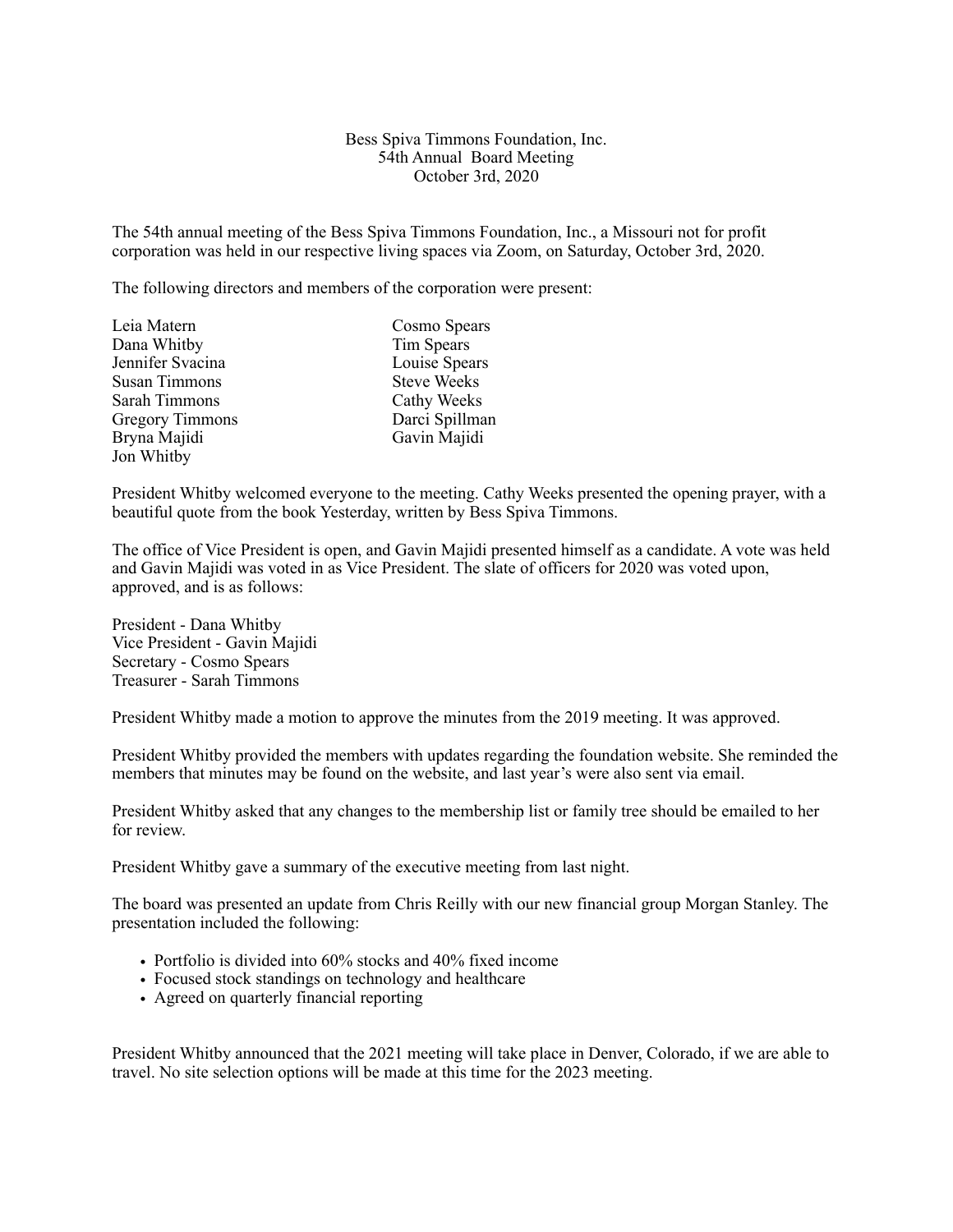Treasurer Timmons provided family giving reports. A family giving report was emailed previously to each member detailing a breakdown of giving within each family branch.

The target amount for this year's giving is \$100,000. After review and written ballot submission from all members, the following grant recipients were selected:

| Name of Organization                    | Summary of Request             | Location              | Awarded |
|-----------------------------------------|--------------------------------|-----------------------|---------|
| Agape Distribution                      | Serve- Safe Refrigerated truck | Sidney, OH            | 3,750   |
| Almost Home                             | <b>Foundation to Success</b>   | ST, Louis, MO         | 1,000   |
| <b>Bright Futures Joplin</b>            | Snack Pack Program             | Joplin, MO            | 2,500   |
| C.A.R.E 4Paws                           | Mobile outreach                | Santa Barbara, CA     | 1,000   |
| <b>Caring Ministries</b>                | Bread room expansion           | Tucson, AZ            | 5,000   |
| <b>Coastal Crisis Chaplaincy</b>        | Kids comfort Kids              | Charlston, SC         | 2,500   |
| Colonial Fox theater Foundation         | Great hall restoration<br>     | Joplin, MO            | 2,500   |
| <b>Cruces Creatives</b>                 | Mobile Lab                     | Las Cruces, OR        | 1,750   |
| Daisy C.H.A.I.N                         | Program Expansion              | Eugene, OR            | 1,000   |
| E-Tech International                    | Water project                  | Santa Fe, NM          | 4,500   |
| <b>Gibson Center for senior service</b> | Program/ General Support       | North Conway, NH<br>. | 2,500   |
| Help a Diabetic child                   | Providing insulin              | Naples, FL            | 1,500   |
| Jasons Friends Foundation               | Brents place lodgings project  | Casper, WY            | 1,000   |
| Jobs Path                               | Hard work project              | Tucson, AZ            | 1,000   |
| <b>KOMACK</b>                           | Client support                 | Portland, OR          | 5,000   |
| LevelUP Kids                            | Lensometer                     | Kansas, MO            | 1,200   |
| Lily's House                            | <b>Community Outreach</b>      | Adrian, MO            | 1,000   |
| Miami Diper Bank                        | Expansion                      | Miami, FL             | 1,000   |
| Michelle's Love                         | <b>Continuing Support</b>      | Scappoosa, OR         | 4,000   |
| Paradise Valley Emergency Food Bank     | Weekend for kids program       | Springfield, MO       | 1,500   |
| Parenting now!                          | Make parenting a pleasure      | Eugene, OR            | 1,250   |
| Paw Warriors                            | Cool cats, calm kids           | Spring Hill, FL       | 2,000   |
| RoseHaven CIC                           | Operating support              | Portland, OR          | 1,200   |
| Rx Outreach                             | RX assistance program          | Maryland Heights, MO  | 2,500   |
| SAWS VA                                 | Ramp                           | Fredricksberg, VA     | 1,000   |
|                                         |                                |                       |         |